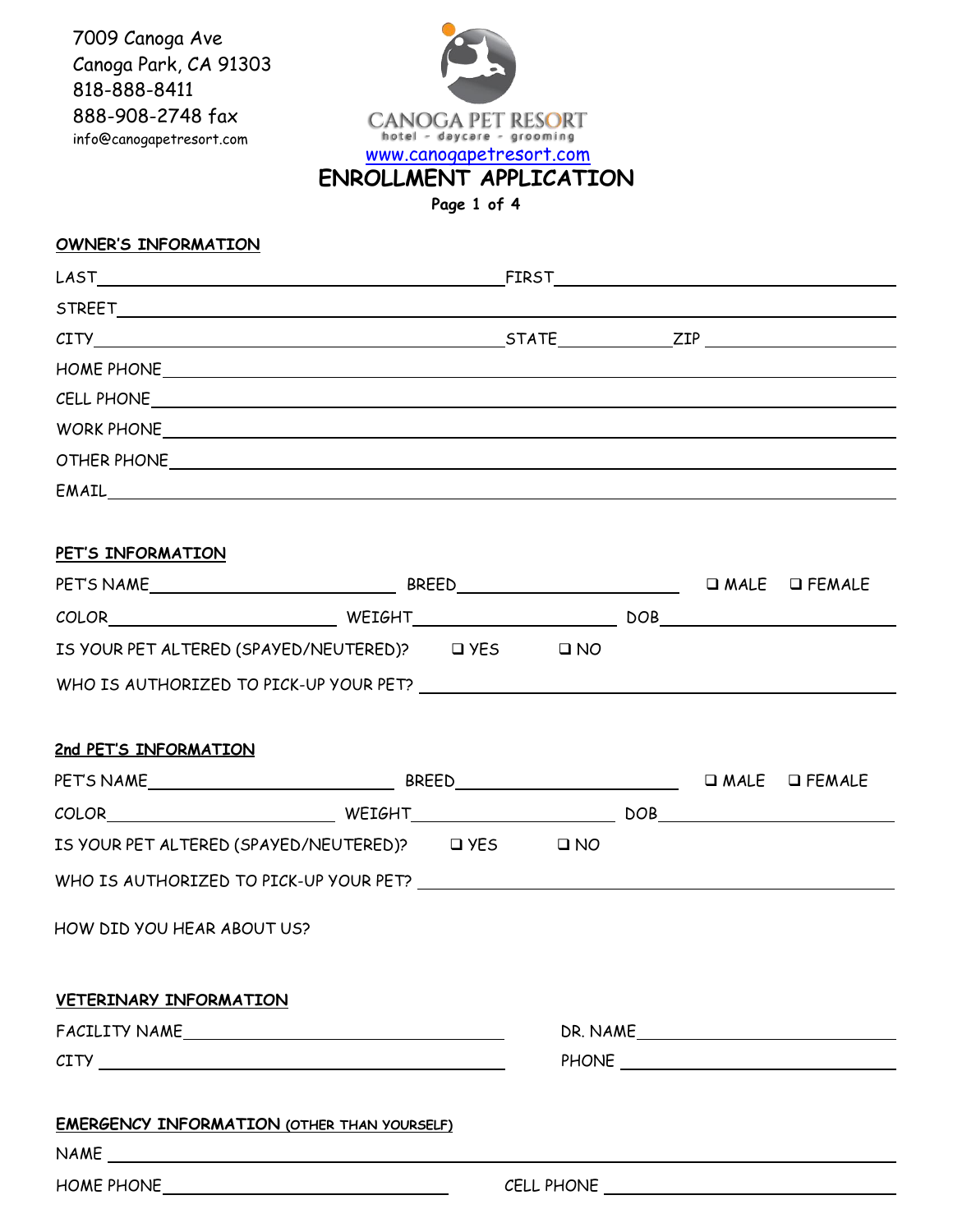## **DOG PROFILE Page 2 of 4**

|                                                                                  |                                         |                                                                                                                                                                                                                                | Does your dog have any allergies? The so, please describe: and the summary control of the set of the solution                                                                                                                  |  |
|----------------------------------------------------------------------------------|-----------------------------------------|--------------------------------------------------------------------------------------------------------------------------------------------------------------------------------------------------------------------------------|--------------------------------------------------------------------------------------------------------------------------------------------------------------------------------------------------------------------------------|--|
|                                                                                  |                                         |                                                                                                                                                                                                                                |                                                                                                                                                                                                                                |  |
|                                                                                  |                                         |                                                                                                                                                                                                                                | Describe your dog's temperament (any dislikes, anxiety, very playful, etc.): \\conconnection doginal temperature                                                                                                               |  |
|                                                                                  |                                         |                                                                                                                                                                                                                                | Describe any behavioral problems: \\espirit \\espirit \\espirit \\espirit \\espirit \\espirit \\espirit \\espirit \\espirit \\espirit \\espirit \\espirit \\espirit \\espirit \\espirit \\espirit \\espirit \\espirit \\espiri |  |
|                                                                                  |                                         |                                                                                                                                                                                                                                | Has your dog ever bitten and person or animal? __________________________________                                                                                                                                              |  |
|                                                                                  |                                         |                                                                                                                                                                                                                                |                                                                                                                                                                                                                                |  |
|                                                                                  |                                         |                                                                                                                                                                                                                                | Is your dog either: (circle) Leash aggressive, cage aggressive, dog aggressive, or owner protective? The so,                                                                                                                   |  |
|                                                                                  |                                         |                                                                                                                                                                                                                                |                                                                                                                                                                                                                                |  |
|                                                                                  |                                         |                                                                                                                                                                                                                                |                                                                                                                                                                                                                                |  |
|                                                                                  |                                         |                                                                                                                                                                                                                                |                                                                                                                                                                                                                                |  |
| Is your dog permitted to have treats?                                            |                                         |                                                                                                                                                                                                                                |                                                                                                                                                                                                                                |  |
| Can your dog jump over a 5 foot fence?                                           |                                         |                                                                                                                                                                                                                                |                                                                                                                                                                                                                                |  |
|                                                                                  |                                         |                                                                                                                                                                                                                                | Is your dog a digger?___________________________Jump on people? ___________________________Chew on furniture?_________                                                                                                         |  |
|                                                                                  |                                         | Is your dog current on the following vaccinations? (Attach copy of vaccination record)                                                                                                                                         |                                                                                                                                                                                                                                |  |
|                                                                                  | Rabies _____ DHP _____ Parvovirus _____ |                                                                                                                                                                                                                                | Bordetella (Kennel Cough) __                                                                                                                                                                                                   |  |
|                                                                                  |                                         | Is there and other information that would be helpful?                                                                                                                                                                          |                                                                                                                                                                                                                                |  |
|                                                                                  | (OFFICE USE ONLY)                       |                                                                                                                                                                                                                                | - - - - - - - - - - - - - - -                                                                                                                                                                                                  |  |
|                                                                                  |                                         |                                                                                                                                                                                                                                |                                                                                                                                                                                                                                |  |
| DOG EVALUATION PERFORMED BY (EMPLOYEE NAME): ___________________________________ |                                         |                                                                                                                                                                                                                                |                                                                                                                                                                                                                                |  |
|                                                                                  |                                         | DOGS USED: The contract of the contract of the contract of the contract of the contract of the contract of the contract of the contract of the contract of the contract of the contract of the contract of the contract of the |                                                                                                                                                                                                                                |  |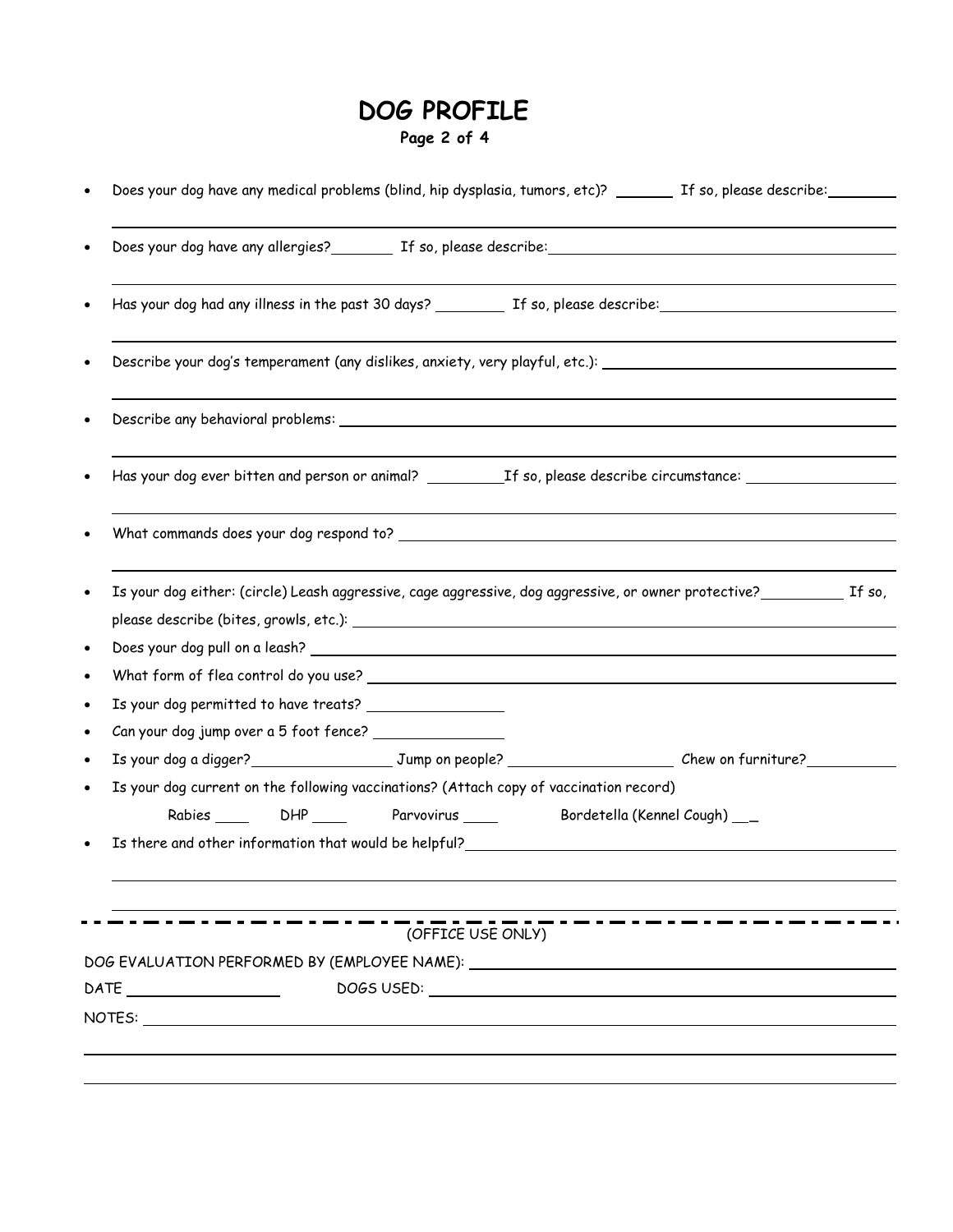Please provide us with the following credit card information. Your card will not be charged for any purpose other than (1) you asking for some of your bill to be placed on the card or (2) emergency care for your dog (3) if balance is past 30 days

• Credit Card Type: \_\_\_\_\_\_\_\_\_\_

.

- Credit Card Number:
- Credit Card Expiration Date: 1988 1988 1988 1989 1988 1989 1988 1988 1988 1988 1988 1988 1988 1988 1988 1988 1988 1988 1988 1988 1988 1988 1988 1988 1988 1988 1988 1988 1988 1988 1988 1988 1988 1988 1988 1988 1988 1988 1
- Credit Card CCV Code \_\_
- Billing Zip Code

Thank you so much for taking the time to tell us about your dog and yourself!!

Please list anyone besides you and your emergency contact that is authorized to pick up your dog from our facility.

**Please read the release which comprises the remainder of the Canoga Pet Resort application and sign and date the bottom of the application. Thank you!**